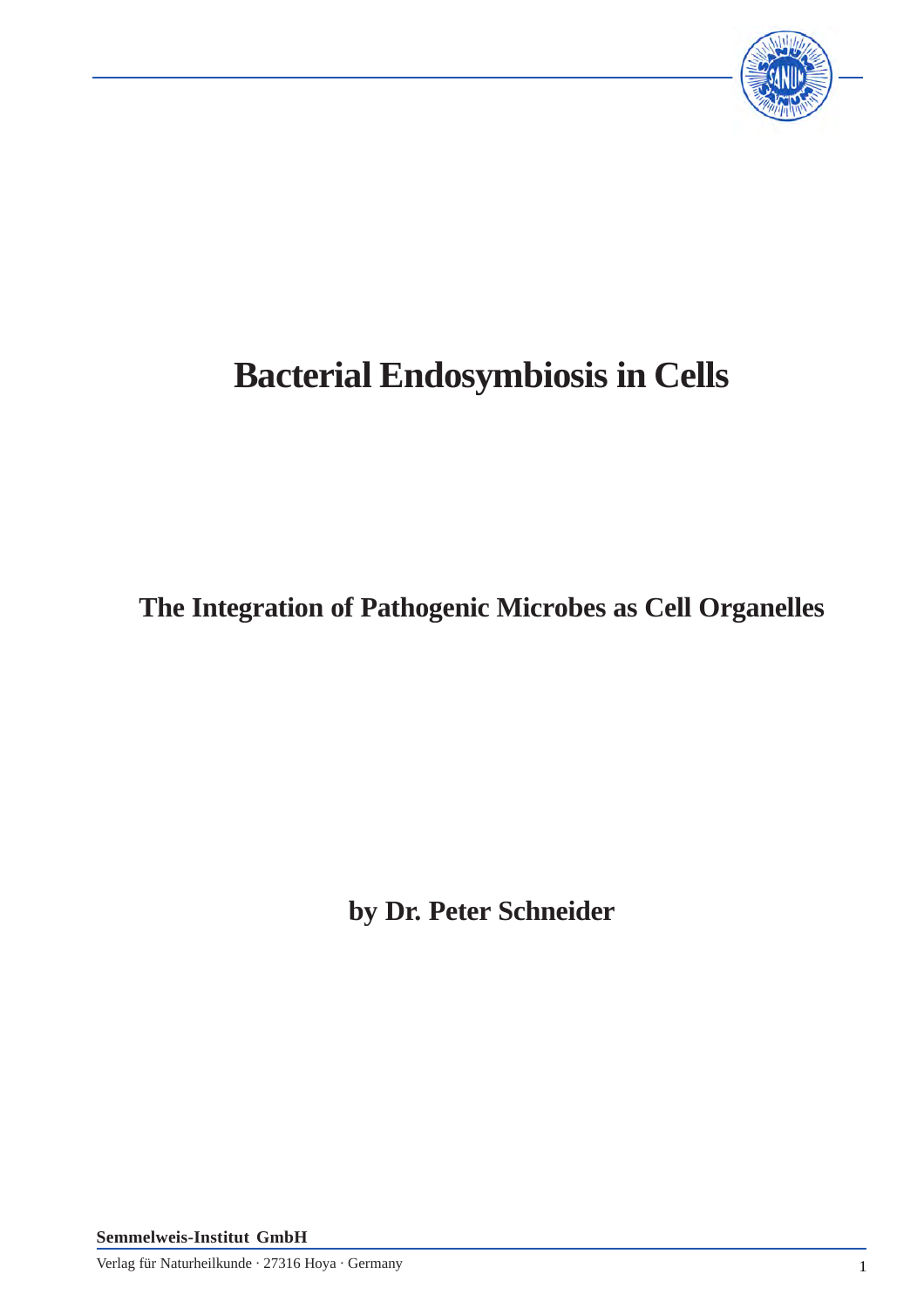

*"Disease will never be cured or eradicated by present materialistic methods, for the simple reason that disease in its origin is not material. What we know as disease is an ultimate result produced in the body, the end product of deep and long acting forces." (Edward Bach)*

It has long been supposed that human cells developed from "upgraded" microorganisms. This insight and some of its principles were formulated almost 100 years ago by Prof. Enderlein, among others, and systematically researched over a period of more than 40 years with the aid of darkfield microscopy. Summaries of his results can be found in books such as "Bacteria Cyclogeny" and "Akmon, Vol. I - III" by Prof. Günther Enderlein, "Blutuntersuchung im Dunkelfeld" *("Blood examination in darkfield"*) by Dr. Maria Bleker, "Die unsichtbare Macht des Endobionten" ("The unseen might of *endobionts")* by practitioner Peter Linnert or "Dunkelfeld, Blutdiagnostik, Bioelektronische Diagnostik nach Vincent – Ein Leitfaden zum Pleomorphismus nach Prof. Günther Enderlein und Dr. Wilhelm von Brehmer in Verbindung zum bioelektronischen Terrain nach Vincent" *("Darkfield, blood diagnosis, bioeletronic diagnosis according to Vincent – A guide to pleomorphism according to Prof. Günther Enderlein and Dr. Wilhelm von Brehmer in association with bioelectronic terrain according to Vincent")* by practitioner Christiane H. I. Häring, Dip. Eng. (All these titles are available

from the Semmelweis Publishing House.)

#### **Symbiosis and parasitism**

Symbiosis refers to the intimate association between two different species to their mutual benefit. Human beings, as well as most animals and plants (hosts), live in a symbiotic relationship with microorganisms (symbionts). Examples include colonies of bacteria living on the skin and in the digestive tract or even on the roots of plants.

For the symbiotic microorganism, this association means food, protection and a stable milieu; for the host, the association can mean a source of nutrients and protection from other (pathogenic) microbes.

The term, symbiosis" was originally defined by the German botanist Anton de Bary (1873) as "differently named organisms living together". At first, no differentiation was made between whether the two partners were beneficial or damaging to one another. Nowadays, symbiosis or ., mutualism "means a positive interaction between one small partner (symbiont) and one large partner (host) to their mutual benefit, whilst a negative interaction is called "parasitism". A neutral, balanced relationship between the two partners is called , commensalism".

However, the relationship between the two partners does not necessarily have to be stable. So, for example, parasitism may develop from a relationship of neutral commensalism, if the needs of the smaller partner can no longer be satisfied by the host. One example

of this is the bacterium *Pseudomonas aeruginosai*, which is found in the environment and as a commensal organism on the skin and in the large intestine. This microbe can become a parasite, a so-called ,,opportunistic pathogen", because of a shift in the balance and a significant change in the milieu, e.g. as the result of a skin burn or a blockage of the meridian of the large intestine.

However, as more recent scientific studies of amoebae show (see below), it is also possible for pathogenic parasitic microorganisms to be assimilated by the cells and integrated into them in the form of regular organelles. Thus, it is possible for pathogens to become true symbionts! Consequently, a cell can come into being with completely new and improved characteristics. According to the view of modern evolutionary biologists, this process is a basic prerequisite for the development of a metazoic life form.

In many cases, living together over a long period of time can lead to a so-called , symbiogenesis" with the development of new organs, new bodies and new species. The term "symbiogenesis" was introduced by the Russian scientist Constantine Merezhkovsky (d. 1921) who used it to describe the formation of new organs and organisms by symbiont fusion.

### **Uniqueness as a result of assimilation – the modern theory of endosymbionts**

A few decades ago, new methods of embryology and biochemistry were developed, as a result of which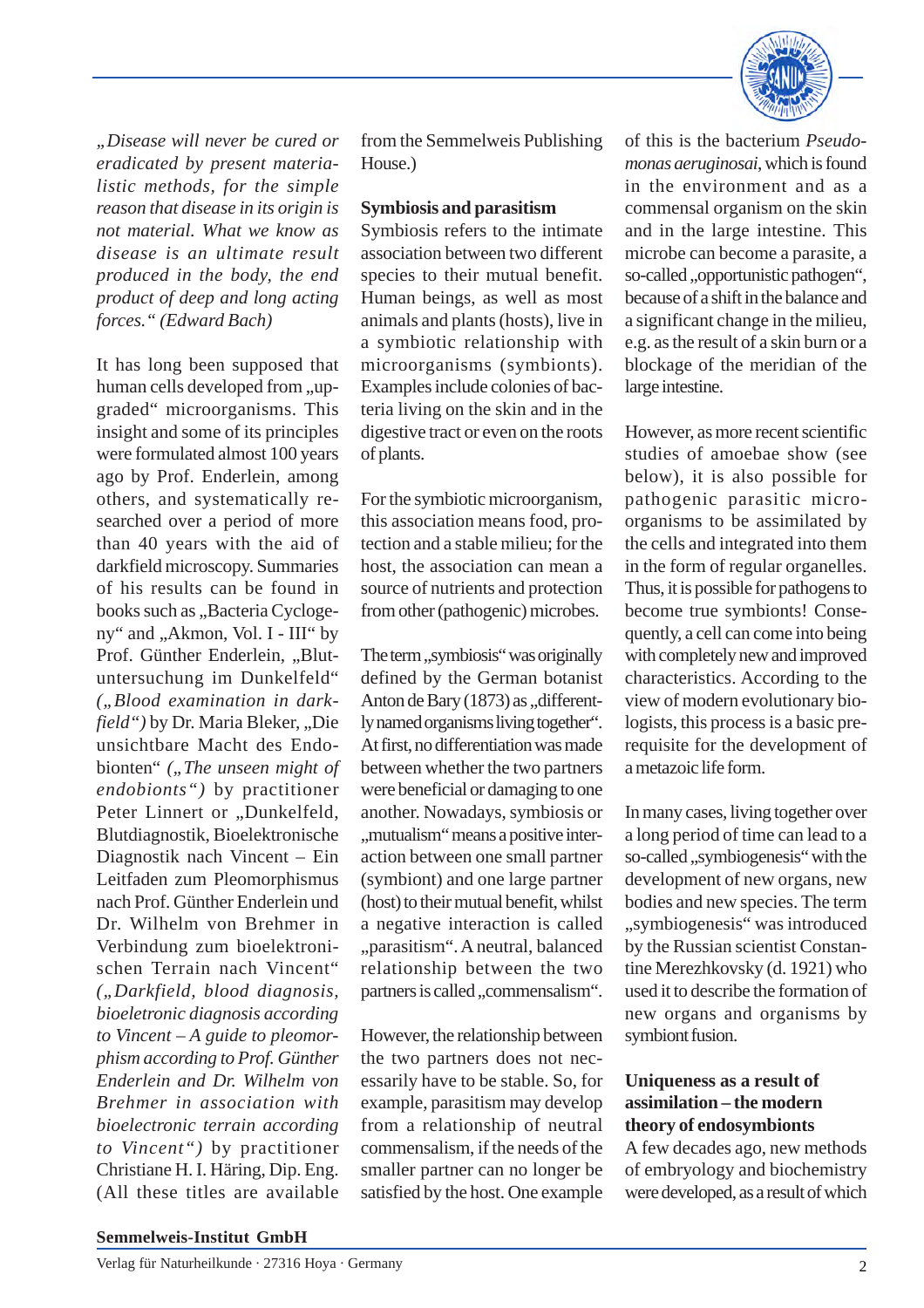

new ideas relating to phylogenetic development also became possible. For example, the peculiarities of larval development or the linear succession of amino acids in certain proteins could be studied. In the past few years, greatly improved methods of electron and light microscopy have also enabled completely new insights into the internal structure of minute living creatures and the cells that go to make up larger life forms and unearthed an enormous wealth of new details.

In 1959. R.H. Whitaker first presented his concept of the .five kingdoms of organisms living on Earth". This concept, which has become more and more accepted by scientists in the past few decades, covers the following kingdoms of the most important life forms, indicating the minimum number of integrated genetic systems (taken from Prof. Lynn Margulis: "Die andere Evolution" *["The Other Evolution"]*, Spektrum, 1999).

- Prokaryotes (Prokaryotae) or Monera: bacteria which have not come into existence as a result of symbiogenesis. Minimum number of integrated genomes: 1
- Protoctista (Protista): algae, single-cell organisms (protozoa), mycetozoa and other living creatures which live in water or are parasitic and are less wellknown. Minimum number of integrated genomes: 2
- Fungi: moulds, pileate fungi, lichens. Minimum number of integrated genomes: 3
- Animals (Animalia): invertebrates and vertebrates. Mini-



*Fig. 1: The schematic structure of a typical eukaryotic cell (taken from Lynn Margulis and Karlene V. Schwartz: "Die fünf Reiche der Organismen – ein* Leitfaden " [...The five kingdoms of organisms – a guide "*], Spektrum-Verlag, 1989*).

mum number of integrated genomes: 4

Plants (Plantae): mosses, ferns, gymnosperms and angiosperms. Minimum number of integrated genomes: 5

Prokaryotes are differentiated from the other four kingdoms (the socalled "Eukaryota") by the fact that they do not have a cell nucleus. Their hereditary material (so-called ", nucleoid") is not organised in chromosomes and surrounded by a protein shell. However, this does not necessarily mean that their biochemistry is also simpler.

Eukaryotic cells have come about as a result of the fusion of at least 2 to 5 species, and they contain differing, relatively large cell structures (so-called "organelles"), from which some are demarcated from the remaining cytoplasm by their own membranes. Fig. 1 shows

the typical scheme of a eukaryotic cell according to electron microscope findings (taken from Lynn Margulis and Karlene V. Schwartz: "Die fünf Reiche der Organismen – ein Leitfaden" [, The five *kingdoms of organisms – a guide"]*, Spektrum-Verlag, 1989). Not all the structures shown are present at the same time in every eukaryotic cell.

Fig. 2 shows the phylogeny of living organisms according to the "serial endosymbiont theory". This theory implies that evolution occurred as a sequence of symbiotic fusion processes. However, over the past few years the evidence for bacteria also having been able to come into being as a result of evolutionary retrogression has increased. A major indicator for this is the sexual reproduction, which normally occurs only in higher organisms occurring par-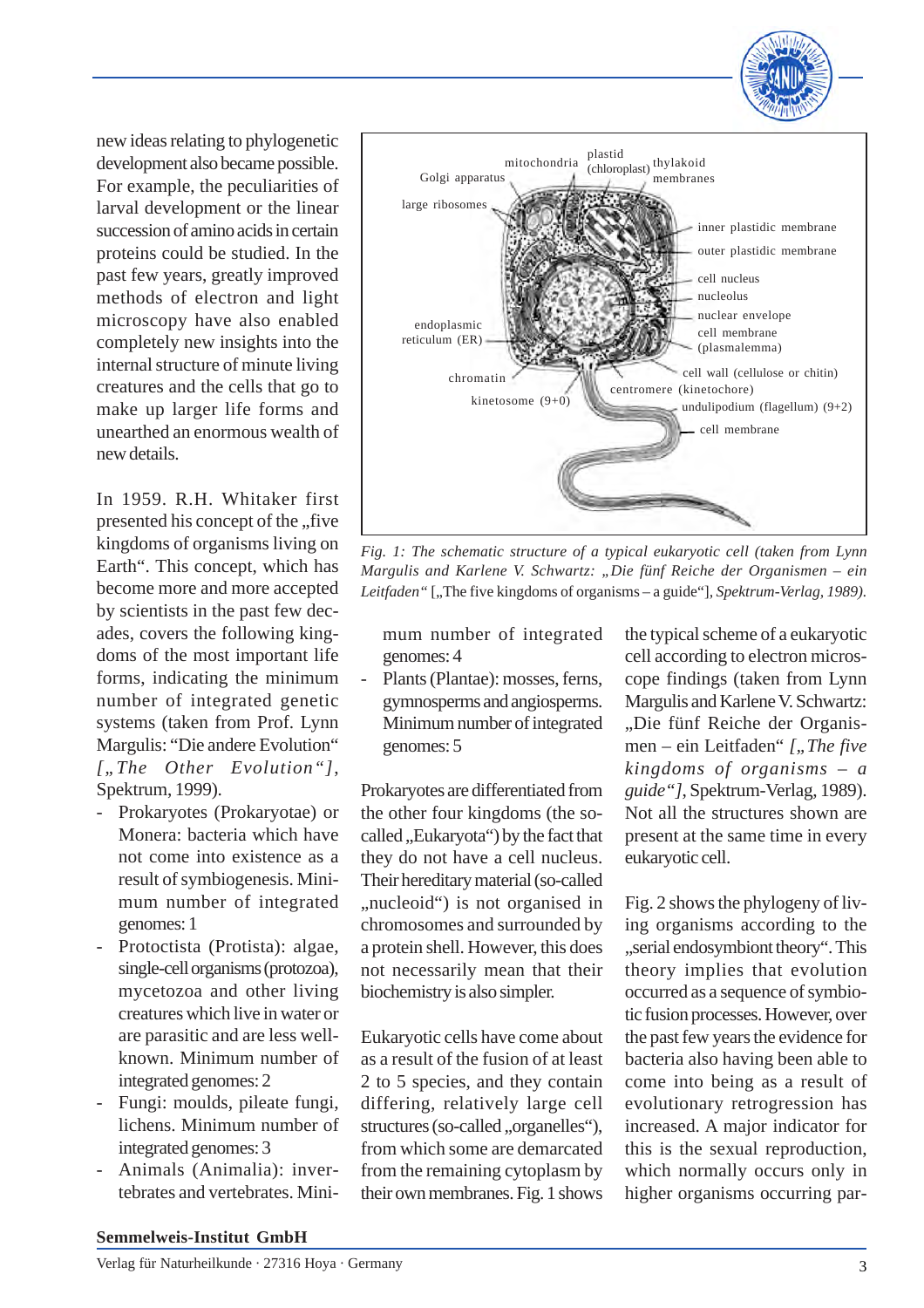



*Fig. 2: The phylogeny of living organisms according to the "serial endosymbiont theory*" (taken from "Die andere Evolution" ["The other evolution"] by Lynn *Margulis (1999))*

ticularly among pathogenic bacteria. This and other indicators point to the fact that during their evolution, the majority of pathogenic bacteria were originally plants or fungi, which have lost their chlorophyll and have adapted to a parasitic lifestyle. Further remarks on this point are to be found in the article "Professor Enderlein's Forschung aus heutiger Sicht" ["Professor *Enderlein's research from today's standpoint"]* in SANUM Post no. 56, pp. 2-11, 2001.

In addition to endosymbiotic microorganisms, microbes which have not entered into a symbiotic relationship also appear in mammalian cells. For the most part, these are cell wall deficient (..CWD") forms of bacteria, which as commensal organisms do not damage the host, but also as parasites are pathogenic (see also Lida Mattmann: "Cell wall deficient forms – stealth pathogens", CRC, 3 rd edition, 2001).

## **According to Margulis, fungi came into existence as a result of the fusion of at least three species of bacteria.**

Cell wall deficient fungi are found in the blood only in the final stage of chronic diseases, such as Kaposi's sarcoma as a final stage of AIDS, and in the brain etc. in the late phase of neurodegenerative diseases.

So a positive reaction between an antiserum against prion protein (PrP) 27-30 in the amyloid plaques and *Aspergillus* were found in the brains of people who had died of the degenerative "prion diseases" Creutzfeld-Jakob disease (CJD) and Gertmann-Sträussler-Scheinker syndrome (GSS) (Pfeiffer et al., 1992). Fig. 3 shows the positive reaction of the fungus with the anti-PrP 27-30 anti-serum in the cerebral cortex of a patient suffering from CJD.



*Fig. 3: A positive reaction (dark areas) by* Aspergillus *to the anti-PrP 27-30 anti-serum in the cerebral cortex of a patient suffering from CJD (magnification x400, from Pfeiffer, J., J. Doerr-schott and Tateishi, J.: "Immunohisto-chemistry with antiprion protein 27-30 gives reactions with fungi", Acta Neuropathologica, 84 (3), pp. 346-347, 1992).*

#### **Semmelweis-Institut GmbH**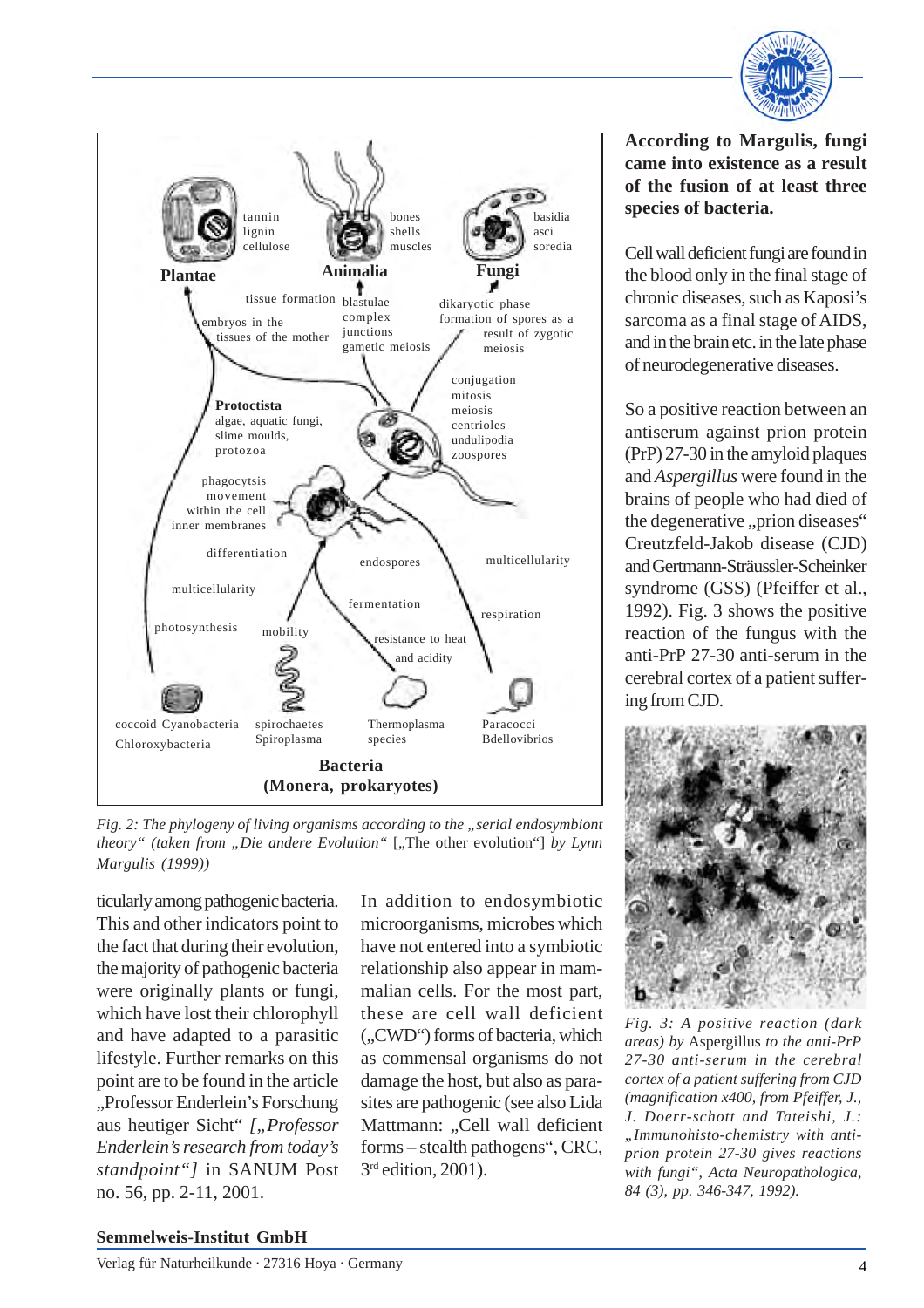

## **Origin of the cell constituents and organelles**

According to Margulis (1999), the nucleocytoplasm, the basic substance of cells, derived from archaebacteria; in particular the greater part of the proteinsynthesising metabolism derives from thermoplasma-type archaebacteria. These archaic bacteria love a hot, acid milieu and have no cell wall. As a result, they are pleomorphic.

A large part of the genome of this bacterium was "borrowed" by other species of bacteria and built into their own genome (Ruepp, A. et al: "The genome sequence of the thermoacidophilic scavenger *Thermoplasma acidophilum*", Nature 407, pp. 508-513, 2000).

Fig. 4 shows the pleomorphic bacterium *Thermoplasma acidophilum* which is similar to a *Mycoplasma.* This bacterium can vary greatly in diameter  $(0.2-5 \,\mu\text{m})$ .

The oxygen-breathing mitochondria developed from purple bacteria (also called proteobacteria). The chloroplasts and other plastids from algae and plants were once free living cyanobacteria, capable of photosynthesis.



*Fig. 4:* Thermoplasma acidophilum *(from Madigan, M.T., J.M. Martinko and J. Parker: "Brock Biology of Microorganisms", Parker, 10th Edition, 2002).*

Bdellovibrios are small (0.2-0.5 µm thick,  $0.5$ -1.4  $\mu$ m long), curved, flagellated, gram-negative, predatory bacteria, which are very mobile. They have a two-phase life cycle: a very mobile hunting phase, in which they hunt other gramnegative bacteria, and a non-mobile reproduction phase within the captured bacteria. Because of their unbelievable mobility (speed: 100x the diameter of a bacterium per second, corresponding to 1 m in less than 2 hours) and their predatory lifestyle, bdellovibrios are also called "the world's smallest living hunters".

The very mobile **spirochaetes**, which evolved into the mobility organelles ("undulipodia") of the somatic cells of animals and human beings and have a characteristic fine structure consisting of nine pairs of microtubules, are of particular significance in symbiogenesis. According to Margulis, the tails of sperm, the cilia in the cells of uterine tubes and those in the respiratory passages derive from free living spirochaetes which were assimilated by our archaebacterial ancestors.

Fig. 5 from the book by Margulis (1999) shows this evolution. According to this, flagellated single-celled organisms like the trichomonades represent an intermediate stage in phylogenetic evolution.

In human beings and animals, spirochaetes – which probably represent the material; aspect of the ..serpent" in the Bible – have a strong relationship in terms of energy to the kidney/bladder meridian system.

The bladder/kidney system is one of the most important vital energy systems, generally because it supplies energy to the inside of



*Fig. 5: Spirochaetes evolve into undulipodia (from "Die andere Evolution"* ["The other evolution"] by Lynn Margulis, 1999)

Drawing by Kathryn Delisle

#### **Semmelweis-Institut GmbH**

Verlag für Naturheilkunde · 27316 Hoya · Germany 5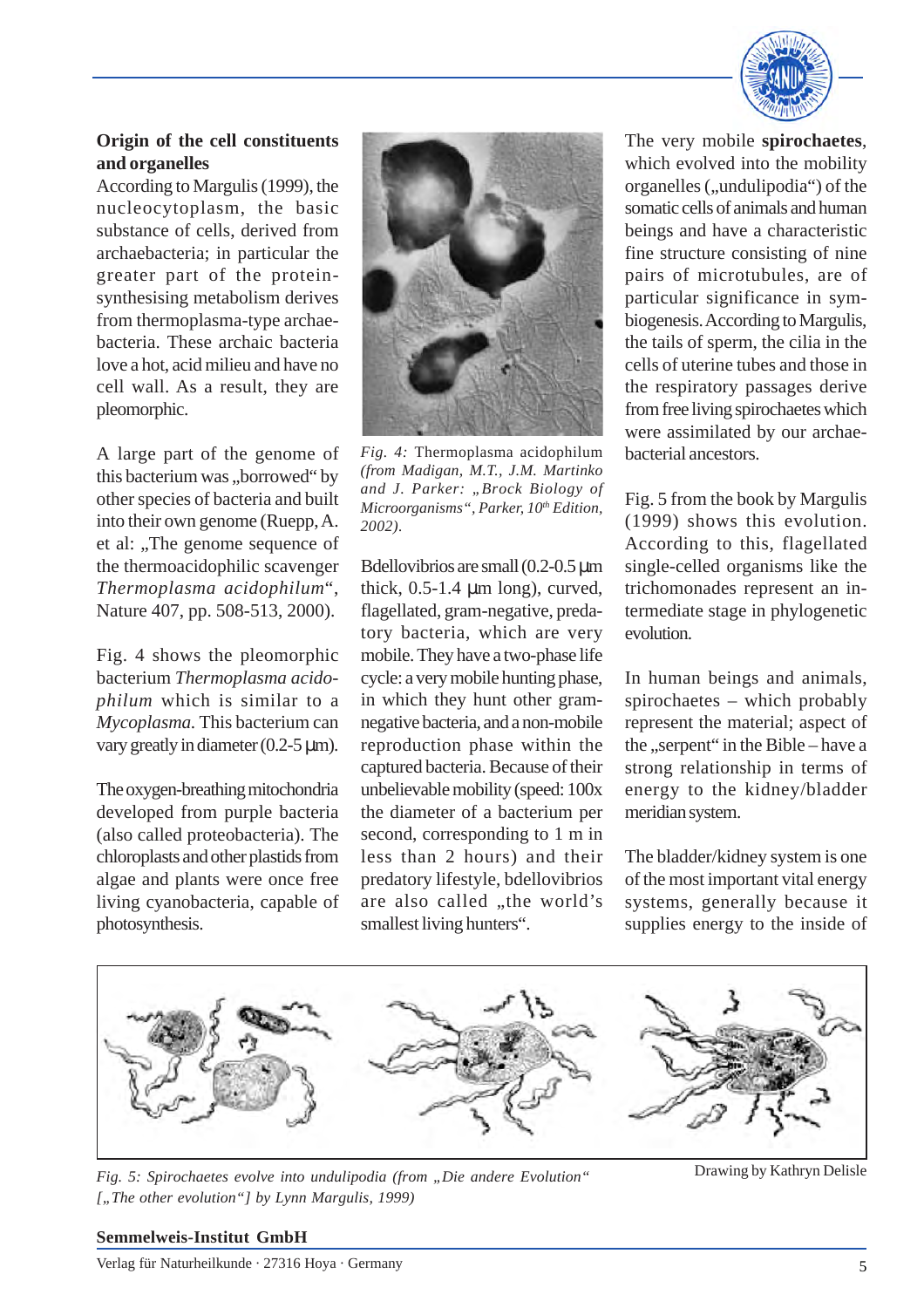

the skull and is jointly responsible for the well-regulated function of the excretory and sexual organs. There are also points on the bladder meridian, which runs parallel to the spine on both sides, where energy is transferred to all the other meridians; as a result a long-term blockade of this energy system can lead to the impairment of the function of the whole body.

Chronic blockades of this system (as a result of fears, electric smog and/or heavy metals, for example) create a milieu and disease situation in which spirochaetes feel very comfortable. Further comments on the relationship between bacteria and fungi with the energy milieu can be found in a corresponding article in SANUM Post No. 58, pp. 7 – 11, 2002.

The foremost examples of diseases associated with spirochaetes are the venereal diseases such as syphilis or trichomonal infection; but spirochaetes are also originally involved as cell wall deficient forms of bacteria in other neurodegenerative disorders such as Alzheimer's disease, Parkinson's disease, ALS and neuroborreliosis ("forest syphilis") (Mattmann, 2001).

Of late, there has been strong evidence from research by the American anaesthetist Prof. Stewart Hameroff, University of Arizona, and the English physicist Sir Roger Penrose, University of Oxford, that intellect is created in the brain by the microtubules in its nerve cells. As already mentioned above, the microtubules in the nerve cells have, however, developed from

symbiotic spirochaetes. According to Hameroff and Penrose, the human brain is a very effective quantum computer.

## **Isolation of the endosymbiosis in chronic diseases**

Compared to the environment in which they live freely, for intracellular symbionts, the cell is a very extreme milieu (Moulder, J.W.: ..The cell as an extreme environment", Proc. R. Soc. Lond. vol. 204, pp. 199-210, 1979). They can only cope with these extreme conditions and be sustained, if they are in a symbiotic association.

If the conditions of the physiological milieu change in the course of a chronic disease, symbiosis can no longer be sustained in the somatic cells and gradually the symbionts leave the cells. At the same time, the sensitivity of the whole organism to the influence of pathogenic microorganisms increases. So the insight of Claude Bernard, made over 130 years ago, is proved true today: "The terrain is everything, the microbe is nothing".

The conditions of microbial endosymbiosis have been used for decades in the making of darkfield diagnoses of vital blood. First, in this diagnosis no distinction is made between symbiotic organisms and non-symbiotic, pathogenic microbes or commensal organisms. However, an assessment of the stage that a chronic disorder has reached, because of the microscopic image, is reliably possible on the basis of the systematic diagnoses which were made by researchers like Enderlein or Brehmer over a period of decades and documented in the respective textbooks.

In a pathological shift of the milieu in the blood and tissues, bacteria can be released from their symbiotic association and become pathogenic again as individual forms. The protection of the sick organism against other pathogenic microorganisms is greatly impaired by the dissolution of the endosymbiosis. As a result, cell-deficient forms of other pathogenic microbes in particular, which the immune system cannot remove



*Fig. 6: The distinctive pleomorphism of* Borrelia burdorferi*, the borreliosis pathogen (V. Preac-Mursic et al.: J. Infec. 24 (3), pp. 218-228, 1996, from Mattmann, 2001)*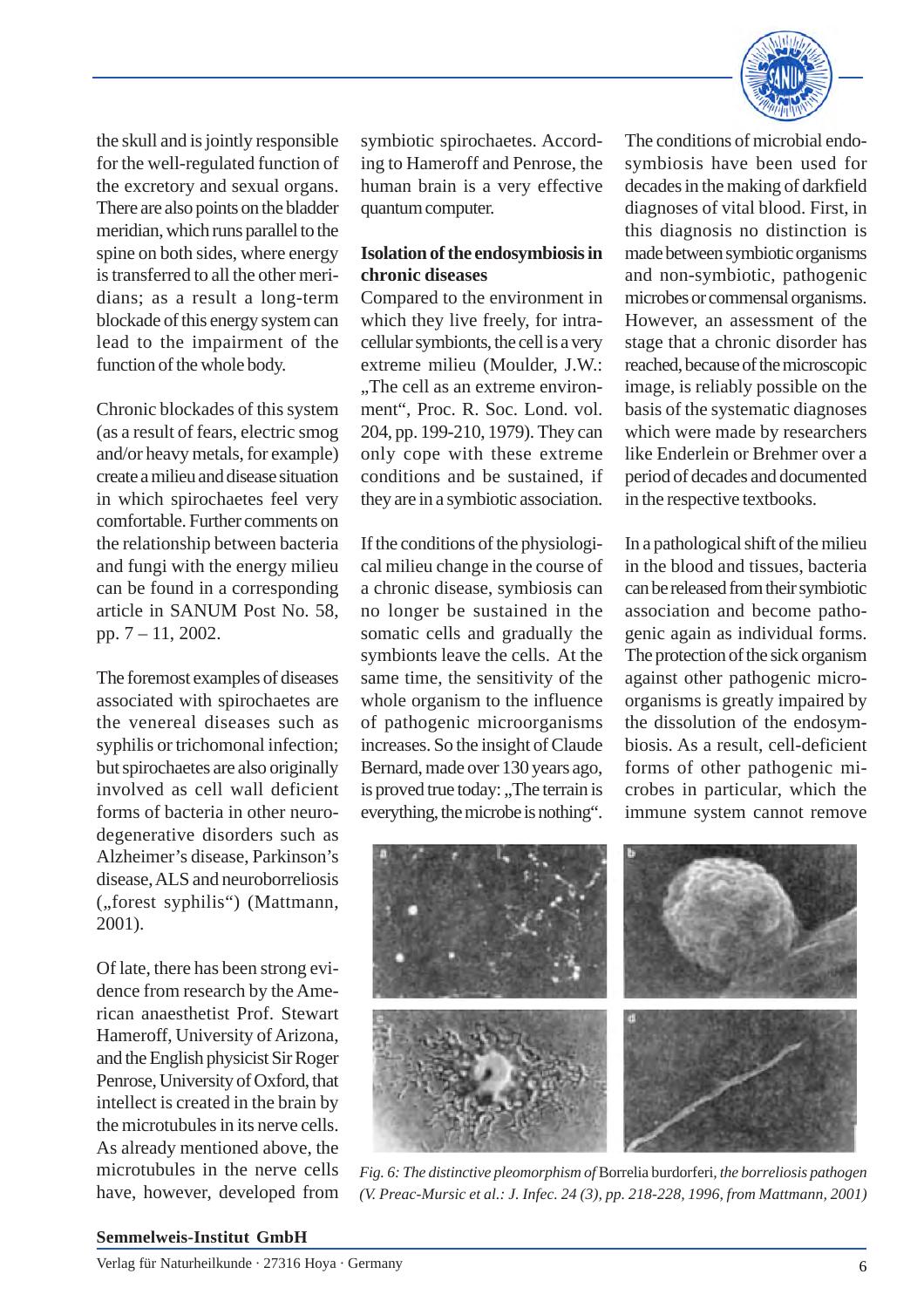



*Fig. 7: spirochaetes leave the blood cells in the form of undulipodia (from the film "Die Blutdiagnostik im Dunkelfeld auf benigne und maligne Erkrankungen" ["Darkfield blood diagnosis of benign and malignant disorders"] made by physician Dr. E. Farrensteiner and his wife Ms Christel and dating from 1959)*

offhand, are able to reproduce in the body.

Fig. 6 shows the distinctive pleomorphism of spirochaetes, taking as an example *Borrelia burdorferi*, the borreliosis pathogen. **The growth of pathogenic bacteria takes place in the living organism mainly during a general or local energy blockage, whilst pathogenic fungi and yeasts predominantly reproduce where there is a general or local lack of energy.**

According to what the conditions are like in the milieu, spirochaetes can grow as little individual grains or like strings of pearls (a) in a milieu which is very energy-rich

(e.g. in consequence of an energy blockade of the bladder/kidney meridian), or like fungi (c), or as long threads (d) in a milieu which is lacking in energy (e.g. during a degenerative phase such as arthrosis). These forms of growth can also be observed in the laboratory when antibiotics are given to a *Borrelia* culture.

The breaking down of intracellular symbiosis in the cancer stage becomes particularly clear as the end phase of the evolution of the chronic disease (Reckeweg). As can be seen from the darkfield microscopic image in Fig. 7, taken from a film made by Dr. E. Farrensteiner and his wife Ms Christel (both pupils of Dr. von

Brehmer), in this phase, the symbiotic spirochaetes initially leave the blood cells in the form of undulipodia. The film shows their powerful, whip-like movement.

These microbes were given the names *Siphonospora polymorpha* by Wilhelm von Brehmer and *Leptotrichia buccalis* by Günther Enderlein.

As the film progresses, among other things, one can see how the formerly symbiotic spirochaetes, some still conjoined with other bacteria, dart about at high speed through the microscopic field of view in the blood and above all in special microbiological cultures made from tumour tissue from cancer patients (lung cancer, sarcoma of the thorax, metastasis of a breast cancer).

The factors illustrated were recently "re-discovered" by the Russian chemist Dr. Tamara Lebedewa, who regards trichomonads as organisms which cause cancer (Tamara Lebedewa: "Krebserreger entdeckt! Alles über Entstehung, Vorsorge, Heilung" ["Cancer*causing organisms discovered! All about their development, precautions, healing"],* Driediger, 2 nd edition, 2002). But, as stated above, according to Margulis trichomonads are nothing but singlecell organisms which have arisen as a result of a microbial symbiosis of archaebacteria and spirochaetes.

## **Laboratory investigations into intracellular parasitism and endosymbiosis, taking the amoeba** *Amoeba proteus* **as a model**

Kwang W. Jeon, a professor at the University of Knoxville, Tennessee,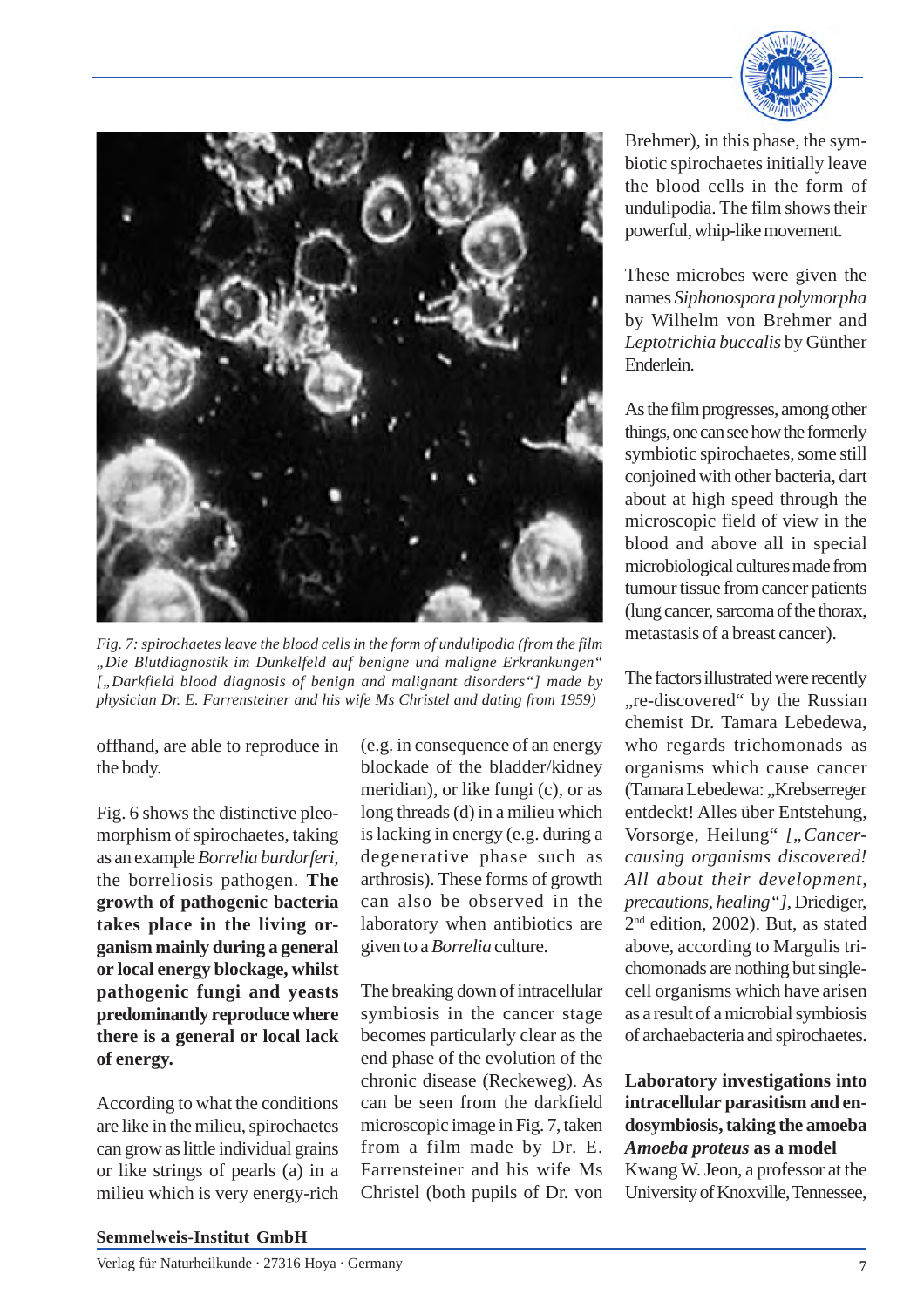

USA, has been studying bacterial symbiosis in the amoeba *Amoeba proteus* for more than 30 years.

Amoebas belong to the group of single-cell organisms which according to endosymbiotic theory arose from the symbiosis of only a few species. Fig. 8 shows one such organism.

#### Point of departure

Jeon has kept this strain of amoeba under culture for many years. In 1966, while investigating individual amoebas under the microscope, he established that they were badly infected with rod-shaped, gramnegative bacteria. Jeon called these bacteria X-bacteria, because he could not decide where they originated. Each amoeba contains between 60,000 and 150,000 Xbacteria (Jeon, K.W.: "Change of cellular 'pathogens' into required cell components", Annals of the N.Y. Academy of Sciences 503, pp. 359-371, 1987).

Further comparisons between the normal and infected amoebas showed that the infection was causing a lot of damage to the affected single-cell organisms. This was shown by a reduction in the size of the cell, fewer cytoplasmatic crystals, a slower growth rate in the culture with a longer period of time between the generations, sensitivity to lack of nutrients, a greater fragility of the cells and a poor ability to reproduce. As a result of this damage, most of the infected amoebas died, and they had to be cultivated with great care.

When bacteria from the infected



*Fig. 8: The amoeba* Amoeba proteus *(from "Mr. Alesse's Protist Page" on the Internet at* http://www.knossos.org/ knossids2001/protistpage.html)

amoebas were introduced to normal amoebas, the newly infected single-cell organisms died after only a few cell divisions, which showed the high degree of virulence of the X-bacteria. Even before this, it was known that a few species of bacteria living freely carry infectious or symbiotic bacteria: however, these are mostly small in number and not damaging. The benefit that this endosymbiosis offers to both partners has not been discovered up to now.

## Reduction in the virulence of the bacteria

Over the next few years, Jeon continued to cultivate the single-cell organisms infected with X-bacteria with great care; at the same time, he observed that the disadvantageous influences of the infection gradually reduced. The amoeba carrying the bacteria became healthier and grew well. The number of bacteria had levelled off at about 42,000 per amoeba.

## Development on the part of the host of dependence on the bacteria which had become symbiotic

Over the next few years, it became evident that the offspring of the amoeba that were originally infec-

ted had become dependent on their bacteria after about 200 generations. The cell nuclei of the affected amoebas was incapable of generating living cells, if they were combined with amoebas not infected with the cytoplasm. They could only generate living cells satisfactorily, if bacteria or cytoplasma from the infected single-cell organisms were added at the same time or shortly after the transplantation of the nuclei.

The dependence of the infected amoebas on their symbionts was also clear from the fact that the death of the single-cell organisms occurred within one week, if the bacteria were selectively killed by means of an antibiotic (chloramphenicol) or were digested by the host as a result of being cultivated at a higher temperature. It was possible to prevent the death of the amoebas, if the symbionts were re-introduced to them.

## The role of the symbionts as quasiorganelles

The symbiotic bacteria contain their own genetic material and have an independent genetic mechanism; however, during symbiotic fusion the bacteria have a strong influence on the genetic expression of the host.

So, the infected amoeba no longer produce a definite cytoplasmic protein which exercises an Sadenosylmethionine synthetase (SAMS) function. Instead, another type of protein is formed from the symbiotic bacteria, which, however, exercises a similar SAMS function (Choi, J.Y., T.W. Lee, K.W. Jeon and T.I.Ahn TU: "Evidence for